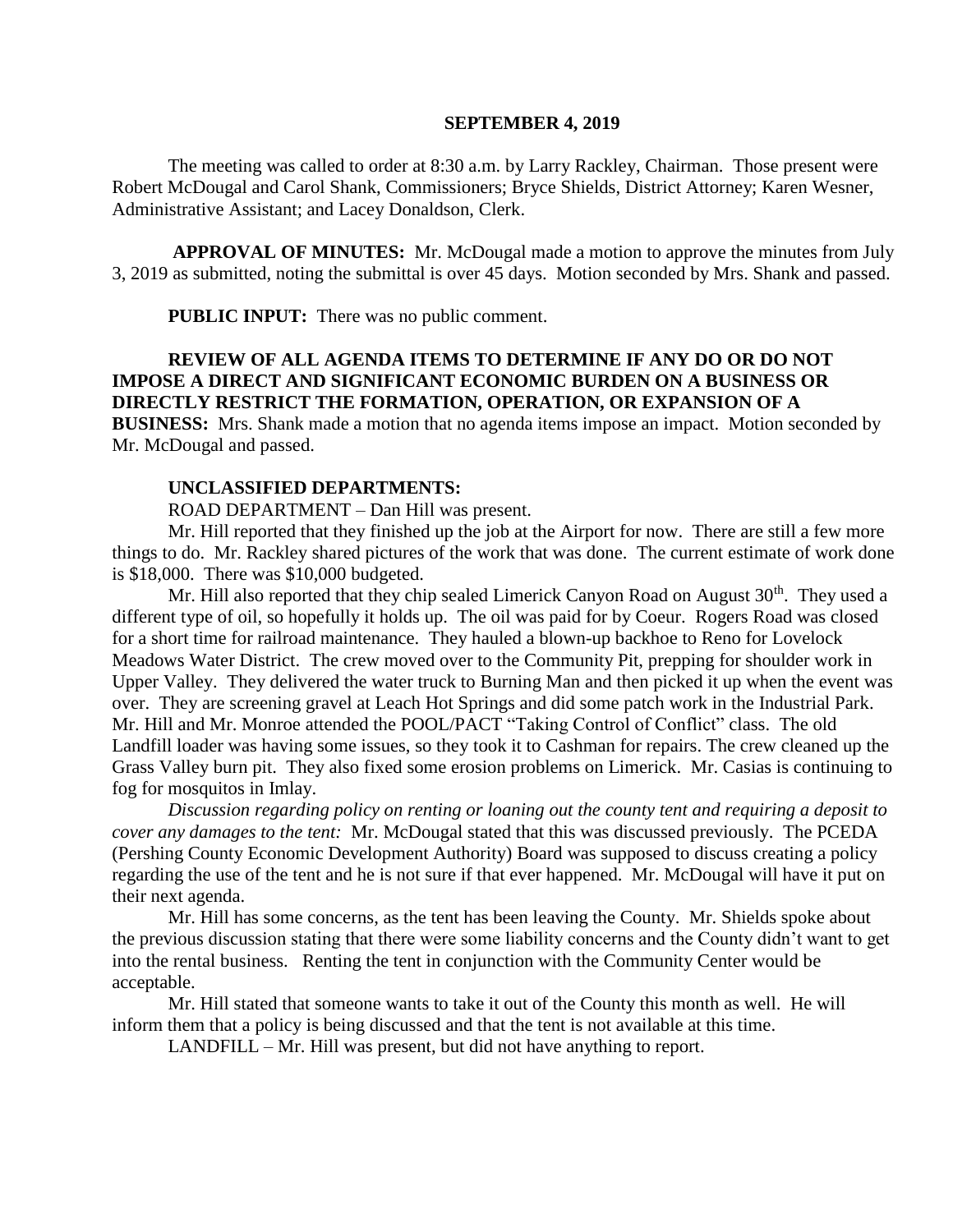PUBLIC DEFENDER – Steve Cochran was present.

Mr. Cochran reported that things are going relatively smoothly. Burning Man has come and gone with nothing out of the ordinary reported to his office thus far. Mr. Rackley asked about a case that was marked as closed on Mr. Cochran's report. Mr. Cochran stated it is because that person has obtained private counsel.

SENIOR CENTER / VOLUNTEER COORDINATOR – Jordan McKinney was present.

Mrs. McKinney reported that Nevada Legal Services will be at the Center today. Mrs. McKinney also stated that they took three buses to Burning Man this year and it was a huge hit. The seniors will be taking a trip to Safe Haven Animal Sanctuary on September 19<sup>th</sup>. Breakfast at the Center will be on September 27<sup>th</sup>.

BUILDINGS AND GROUNDS – John Handka was present.

Mr. Handka reported that he poured the handicap parking at the Museum. He will also be doing some work in the back garden and adding some more gravel. They have been trimming brush at Big Meadow Cemetery and spraying weeds as well. They also addressed a safety concern with the kitchen entrance at the Senior Center. The building has settled and there was a ridge crack. The hazard has been addressed, but Mr. Handka is having a contractor come look at it for a permanent fix.

Mr. Handka did a walk-through of the Imlay house with Deputy Reed. Deputy Nicholson will be moving out there in October.

The crew is getting ready for the pool to be covered in a few weeks.

Mrs. Shank asked if we could get the Law Library and employee lounge on the work list for this winter. Mrs. Shank asked Mr. Shields if the books could be packed up. There is an issue on where to store the books.

Mr. Rackley stated that he received an email stating that youth soccer has started. Mr. Handka stated that he has an issue as the grass cannot be cut as short as is needed for sports use. Mr. McDougal stated that it needs to be addressed by the Recreation Board and Mr. Handka needs to make a recommendation on the type of grass to replace it with.

Mr. Rackley asked about the plan to hang the sign on the building at the Airport. Mr. Handka is concerned about placing it on the building due to the insulation. Mr. Rackley thinks it will be fine and has instructions from the sign builder.

LIBRARY – Kathie Brinkerhoff was present.

Ms. Brinkerhoff reported that they received several grants this year. The Summer Reading Program was held once a week through the summer. They also did arts and crafts projects on Fridays. The Library purchased five more AWE tablets with grant funding. The Frontier Community Coalition grant brought in several artists and performers.

Ms. Brinkerhoff also reported that the Friends of the Library are gearing up for their annual Christmas Fair the first Saturday in December. Story Hour started yesterday for children ages 3-5. Ms. Brinkerhoff commended her staff for their hard work while she was out.

COMMUNITY CENTER – Dixie McKay was present.

Mrs. McKay reported that the Community Center received \$4,390 in rental fees for August. The net proceeds were \$3,415.00. There were 485 visitors with 44 meetings and events. Susan Whole, therapist with the Fallon-Paiute-Shoshone Tribe, has cancelled her visits to Lovelock due to lack of clients. If she can build up her clientele, she will be back. Mrs. McKay stated that the new silverware has arrived, along with two ice chests. Mrs. McKay asked what to do with the old silverware. The Board instructed her to check with the Senior Center to see if they are having a yard sale soon. Mrs. McKay can also put the silverware on Facebook for sale.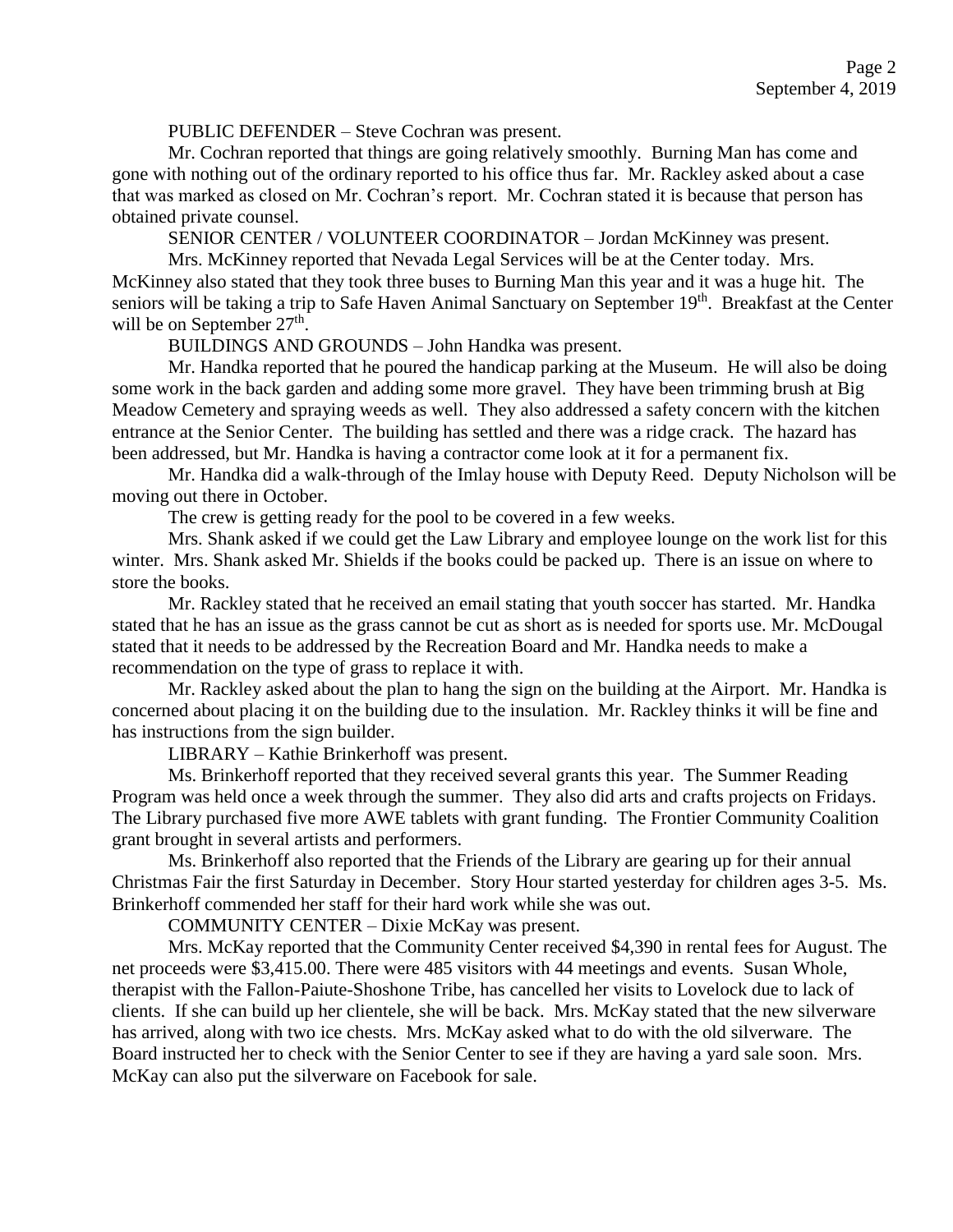Mrs. McKay informed the Board that she has put in a work order for Buildings and Grounds to bolt the center counter in the kitchen to the floor. It has not been done yet, but she knows they will get to it as soon as they can. Mrs. McKay also stated that she has left several messages for Sheldon Bach regarding the microphone problem and has not heard back.

Mr. Rackley mentioned that Mrs. McKay has been having an issue with the custodial services at the Center. The floors haven't been vacuumed, windows aren't washed, etc. Mr. Rackley will speak with Mr. Handka.

IT DEPARTMENT – Justin Abbott was present.

Mr. Abbott reported that there were 18 issues opened and 17 issues resolved. He is continuing the preparation and planning for the move to Office 365. Mr. Abbott will also start deploying the maintenance tools that were approved at the last meeting. He is also in the planning stages of the Windows 10 update.

## **ELECTED DEPARTMENTS:**

LACEY DONALDSON, CLERK-TREASURER – Mrs. Donaldson stated that tax collection has slowed down. The last day to pay without penalty was August  $29<sup>th</sup>$ . As of August  $30<sup>th</sup>$ , the office has a vacancy. Mrs. Donaldson and Ms. King will be gone most of next week attending the annual County Fiscal Officers Association Conference in Elko. Mr. Evans has offered to help cover the office as needed; however, the office will be closed for the lunch hour.

RENE CHILDS, RECORDER-AUDITOR – Mrs. Childs stated that she doesn't have the monthly fund balance report as they have some issues to work out with the new financial system.

*Salary Resolution, C. Snodgrass:* Mr. McDougal made a motion to approve the Salary Resolution for Chris Snodgrass moving her from an Administrative Clerk II, Range 26, Step J to Range 26, Step M effective September 17, 2019. Motion seconded by Mrs. Shank and passed.

BRYCE SHIELDS, DISTRICT ATTORNEY – *Request for higher room rate for Todd Banks, Deputy District Attorney, to attend conference in Las Vegas September 10-13, 2019 at a rate of \$139/\$115:* Mrs. Shank made a motion to approve the request for a higher room rate for Todd Banks, Deputy District Attorney, to attend a conference in Las Vegas September 10-13 at a rate of \$139/\$115. Motion seconded by Mr. McDougal and passed.

Mr. Shields spoke about the books in the Law Library. He would like to see concrete plans for what the space will be used for and where the books are going.

JERRY ALLEN, SHERIFF – Sheriff Allen reported that there were 60 arrests made at this year's Burning Man event. The first coming four days before the official start of the event. Two contract deputies sustained minor injuries. One vehicle was taken out of commission during the event when a detainee kicked the window out. There was one fatality at the event, which is under investigation. Sheriff Allen also reported that another vehicle lost a window during an altercation in Rye Patch and one vehicle was taken out of service for equipment replacement. Sheriff Allen spoke about the cooperation he received from LCC (Lovelock Correctional Center) and NDOC (Nevada Department of Corrections) in allowing the use of a transport van and their staff. Sheriff Allen also reported that they had a SART (Sexual Assault Response Team) nurse on site in Gerlach, who was used once.

The Jail currently has 24 inmates. Maximum occupancy during the festival was 32. Staff is in the middle of clean-up on the playa and still actively taking reports.

Sheriff Allen thanked Justin Abbott for allowing him to bother him during his vacation. Mr. Abbott also came in to help with one critical issue during that time.

Mr. McDougal thanked Sheriff Allen and Sgt. Carmichael for allowing him to participate in one of their Tier I meetings during the event.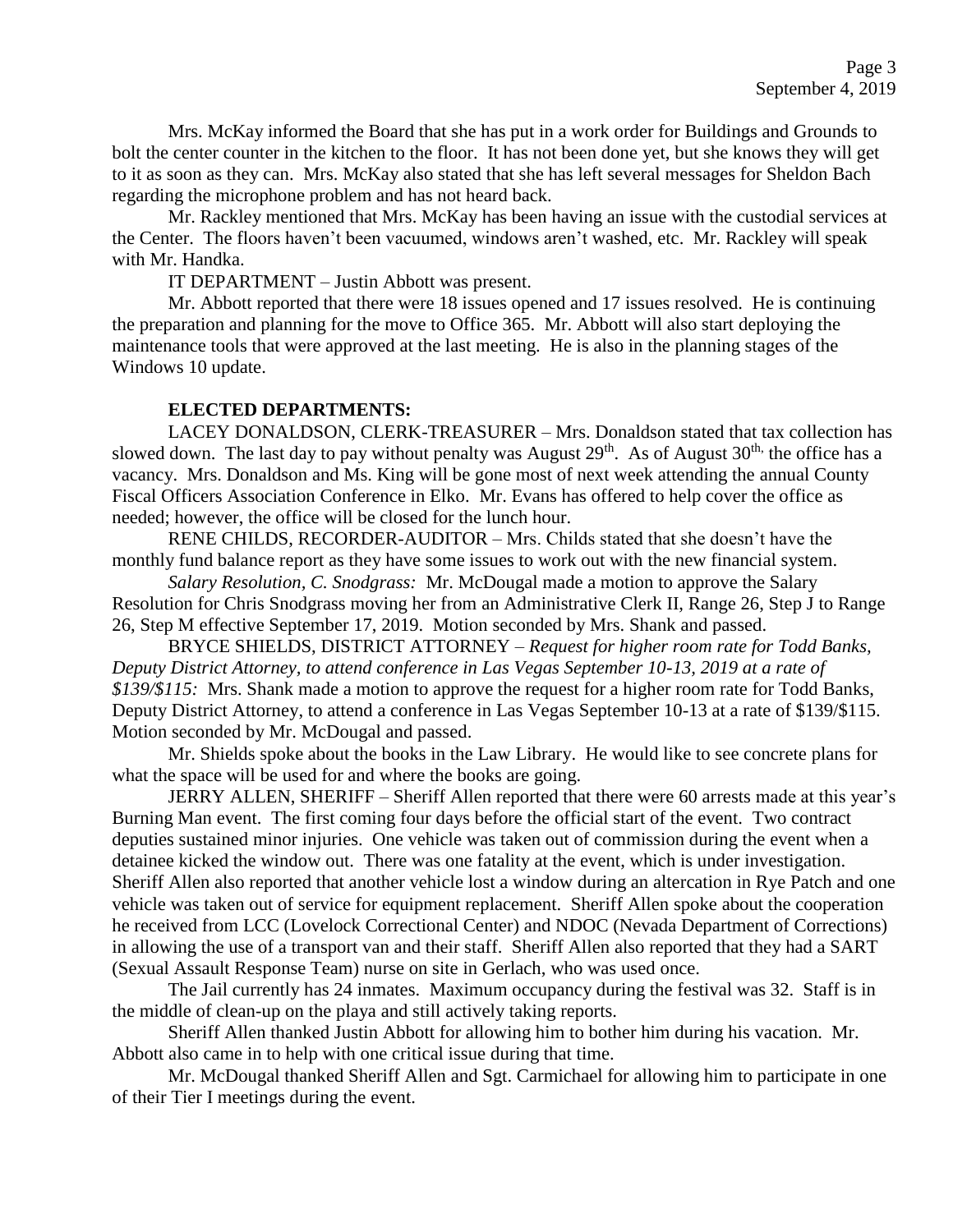Mr. Rackley asked if the Jail Inspections that are performed quarterly are done by statute and if they can occasionally be replaced by a vehicle inspection. Mr. Shields stated that they are statutorily required to perform inspections as the Commission has dual-jurisdiction over the jail. That's not to say that they couldn't also do vehicle inspections. Mr. Rackley would like to see that happen.

*Salary Resolution, P. Simms – Reserve Deputy:* Sheriff Allen explained that Mr. Simms is a Category I officer, retired from NDOC, who previously worked as a deputy for the Sheriff's Office. Sheriff Allen would like to pay him \$24.07 per hour. Mrs. Childs doesn't have any issues with this.

Mr. McDougal made a motion to approve the Salary Resolution for Paul Simms as a temporary full-time employee at \$24.07 per hour effective September 4, 2019. Motion seconded by Mrs. Shank and passed.

**UPDATE ON PROGRESS OF SITE LOCATION, DESIGN, FUNDING, AMENITITES, AND CONSTRUCTION OF FUTURE LAW ENFORCEMENT CENTER:** Mr. Shields stated that he spoke with Joe at Western Title and the parties need to convey one another certain rights to the property to clear up any discrepancies regarding the boundaries. Once that is done, Western Title can issue the Title Insurance.

**COURTHOUSE PLAYGROUND PROJECT:** APPROVAL TO PROCEED WITH REQUEST FOR QUOTES; GOING OUT TO BID; DISCUSSION REGARDING FUNDS AVAILABLE FOR THE PROJECT; AND OTHER MATTERS RELATED TO THE PROJECT IN ORDER TO COMPLETE THE PROJECT – Mrs. Shank stated that Mrs. Wesner has been working diligently in getting some quotes for new equipment and fill. Mrs. Shank stated that we cannot comply with the requirements of the Kaboom grant. Mrs. Shank stated that she would also approach the local mines for donations. Mrs. Childs stated that there is \$8,200 in previous donations available. Mr. McDougal stated that there are probably other grant options available as well.

Mr. McDougal made a motion to proceed with getting quotes for the Courthouse Playground Project. Motion seconded by Mrs. Shank and passed.

**APPROVAL OF SERVICE AGREEMENT WITH STERICYCLE / SHRED IT FOR COURTHOUSE AND ADMINISTRATION BUILDING, MINIMUM CHARGE OF \$90.00 PER SERVICE:** Mrs. Childs stated that Puliz will be picking up their bins in October and will no longer be servicing the Lovelock area. Lynn Christofferson from the District Attorney's office stated that the Hospital will also be using Stericycle. The cost is \$90 per month for 4 bins. Mr. McDougal made a motion to approve the agreement with Stericycle/Shred It for the Courthouse and

Administrative Building with a minimum charge of \$90.00 per month. Motion seconded by Mrs. Shank and passed.

**LAUREEN BASSO-CERINI, ASSESSOR:** Ms. Basso-Cerini reported that she will be attending the Assessors' Fall Conference next week in White Pine County. They have started appraising the farms and ranches and spent about 9 hours in Grass Valley yesterday. They will go back out there one more time and then move to Dixie, Jersey, and Buffalo valleys.

**PROCLAMATIONS AND AWARDS:** There were no Proclamations or Awards considered.

**DERBY FIELD AIRPORT:** There was no further discussion about Derby Field.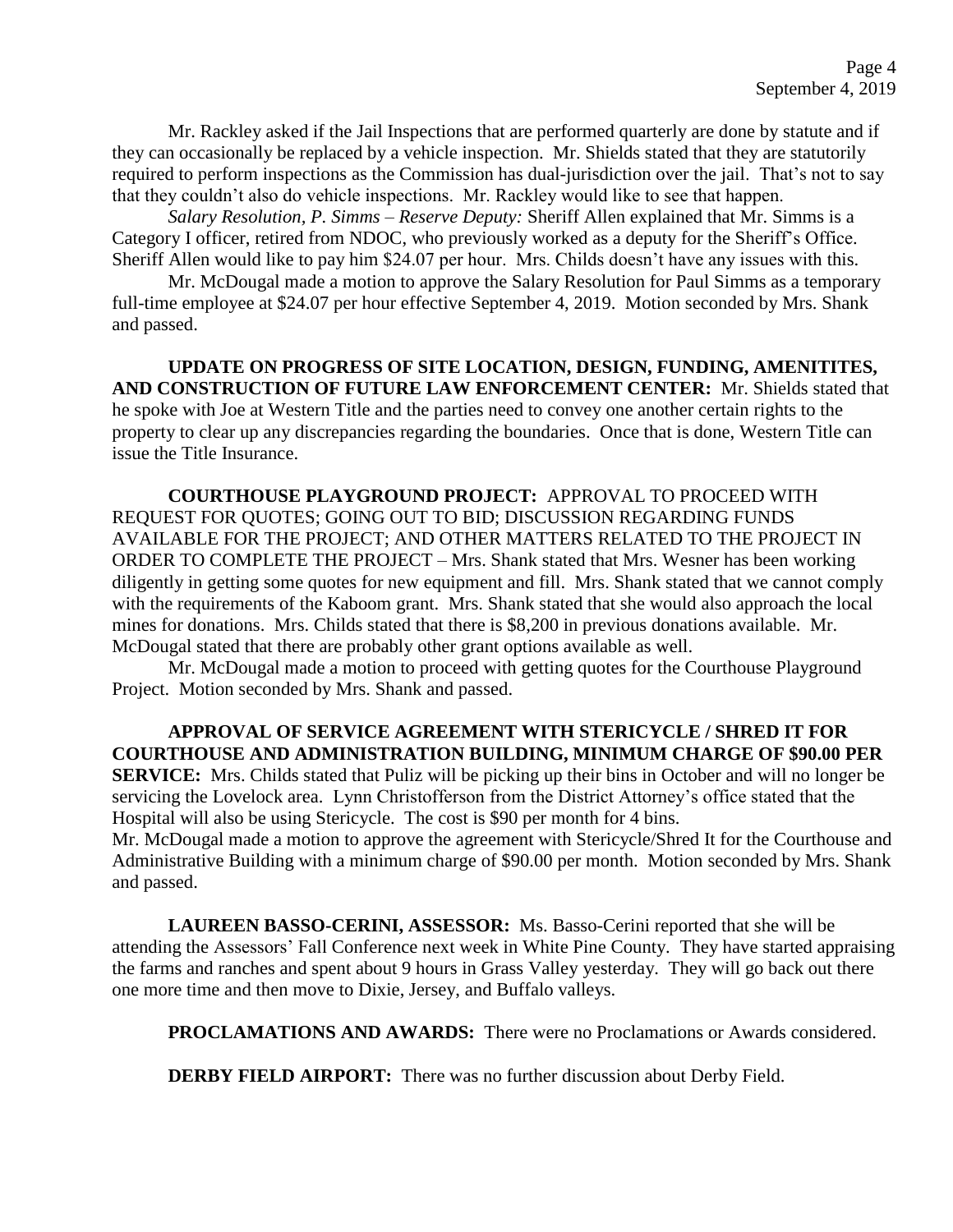### **PLANNING AND BUILDING / IMLAY WATER:** James Evans was present.

Mr. Evans gave the Board a list of certificates he and Mrs. Garretson hold and things they want to obtain in the future.

There is a Planning Commission meeting tonight to review a Special Use Permit to allow two homes on one property. Mr. Evans also stated that he has been in contact with Cynthia Albright of Stantec regarding adding the Water Resource Plan to our Master Plan.

**ALAINE NYE, AMERICORPS:** PRESENTATION OF AMERICORPS RECOGNITION, REPORTING OF NUMBERS SERBED AT THE SUMMER FOOD SERBICE PROGRAM, VOLUNTEER HOURS, PRESENTATION OF APPRECIATION OF COMMUNITY CENTER AND BUILDINGS AND GROUNDS SUPERVISOR – There was no one present on behalf of AmeriCorps.

## **CODE ENFORCEMENT:** Fran Machado was present.

Mrs. Machado showed the board the progress made on a property in Grass Valley. She currently has 211 open cases, with 13 resolved cases, and 16 new cases. Mrs. Machado sent weed notices in July to the areas she has received complaints about. They were, surprisingly, received well. Imlay has been working really hard to get their community cleaned up.

Mr. McDougal stated that he appreciates Mrs. Machado's demeanor while trying to work with people.

**REPORT FROM ADMINISTRATIVE ASSISTANT:** Mrs. Wesner spoke with Mr. Archer about an appraisal of the property we are trying to obtain for the Law Enforcement Center.

**ITEMS FOR FUTURE AGENDAS:** Mrs. Shank mentioned a workshop between the County, City of Lovelock and the Fire Department. Mr. McDougal asked Mrs. Wesner to check with the City on a date in October.

**CORRESPONDENCE:** There was no additional correspondence discussed.

**MATTERS OF THE BOARD FOR DISCUSSION, BOARD MEMBER REPORTS, BOARD LIAISON REPORTS:** Mr. McDougal reported that he and Mrs. Lusby-Angvick will be attending the Western Nevada Development District meeting at the Tahoe Reno Industrial Complex on Monday. On the afternoon of the  $11<sup>th</sup>$  the PCEDA Board will review request for proposals for the consultant for the Brownfield Grant. There is a Humboldt River Water Basin Authority meeting next week.

Mrs. Shank attended the Cemetery Board meeting. Interviews for the vacant clerk position need to be scheduled. She attended the Hospital Board and Debt Management meetings. Mrs. Shank and Mr. McDougal also met with Senator Cortez-Masto. Senator Cortez-Masto is working hard on the Pershing County Lands Bill.

Mr. Rackley went to Grass Valley Advisory Board meeting. He looked at the cattle fencing. He was given a name of an individual who may be interested in fixing the fence. The TV Board meeting is September  $17<sup>th</sup>$ . Regarding the Recycling Center, Mr. Rackley received two phone calls – one asking if we do paper shredding and the other notifying us that the recycling center in Winnemucca closed. The individual wanted to bring their recyclables to our center. A bin has been placed at Golden Gate to collect cardboard. Mr. Rackley also noted that the Volunteer Advisory Board met yesterday.